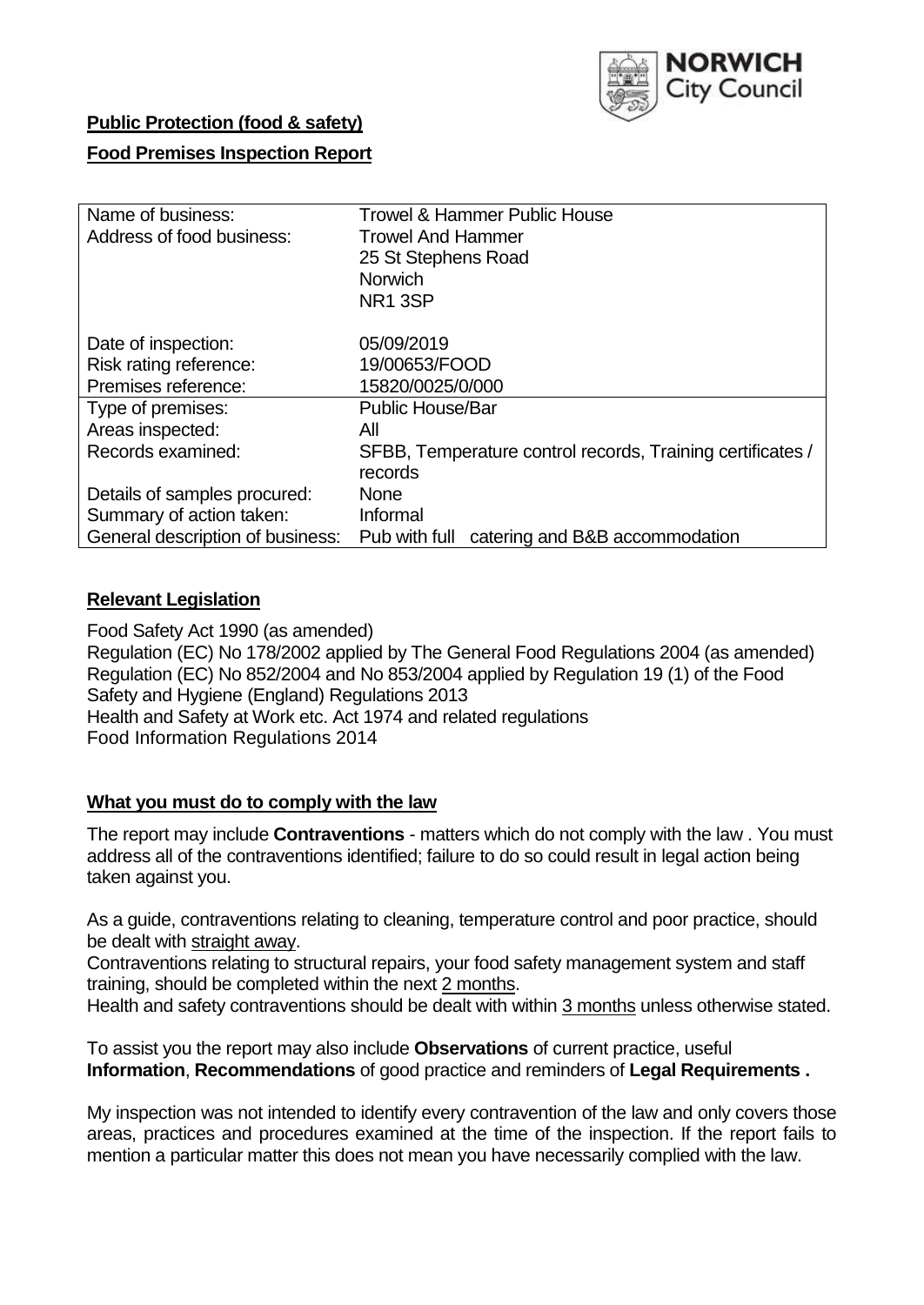## **FOOD SAFETY**

#### **How we calculate your Food Hygiene Rating:**

The food safety section has been divided into the three areas which you are scored against for the hygiene rating: 1. food hygiene and safety procedures, 2. structural requirements and 3. confidence in management/control procedures. Each section begins with a summary of what was observed and the score you have been given. Details of how these scores combine to produce your overall food hygiene rating are shown in the table.

| <b>Compliance Area</b>                     |          |    |                | <b>You Score</b> |                |    |           |    |                |  |  |
|--------------------------------------------|----------|----|----------------|------------------|----------------|----|-----------|----|----------------|--|--|
| Food Hygiene and Safety                    |          |    |                | $\Omega$         | 5              | 10 | 15        | 20 | 25             |  |  |
| <b>Structure and Cleaning</b>              |          |    | $\overline{0}$ | 5                | 10             | 15 | 20        | 25 |                |  |  |
| Confidence in management & control systems |          |    | $\Omega$       | 5                | 10             | 15 | 20        | 30 |                |  |  |
|                                            |          |    |                |                  |                |    |           |    |                |  |  |
| <b>Your Total score</b>                    | $0 - 15$ | 20 | $25 - 30$      |                  | $35 - 40$      |    | $45 - 50$ |    | > 50           |  |  |
| <b>Your Worst score</b>                    | 5        | 10 | 10             |                  | 15             |    | 20        |    | $\blacksquare$ |  |  |
|                                            |          |    |                |                  |                |    |           |    |                |  |  |
| <b>Your Rating is</b>                      | 5        | 4  | 3              |                  | $\overline{2}$ |    |           |    | $\Omega$       |  |  |

Your Food Hygiene Rating is 5 - a very good standard



## **1. Food Hygiene and Safety**

Food hygiene standards are high. You demonstrated a very good standard of compliance with legal requirements. You have safe food handling practices and procedures and all the necessary control measures to prevent cross-contamination are in place. Some minor contraventions require your attention. **(Score 5)**

#### Contamination risks

**Contravention** The following exposed food to the general risk of cross-contamination with bacteria or allergens or its physical contamination with dirt, foreign objects or chemicals:

• eggs were stored above ready to eat foods

The eggs were moved in my presence and are to be stored below ready to eat foods.

**Contravention** You could not demonstrate effective heat disinfection of the food equipment and utensils you use for handling both raw and ready-to-eat foods:

• The same storage containers are used.